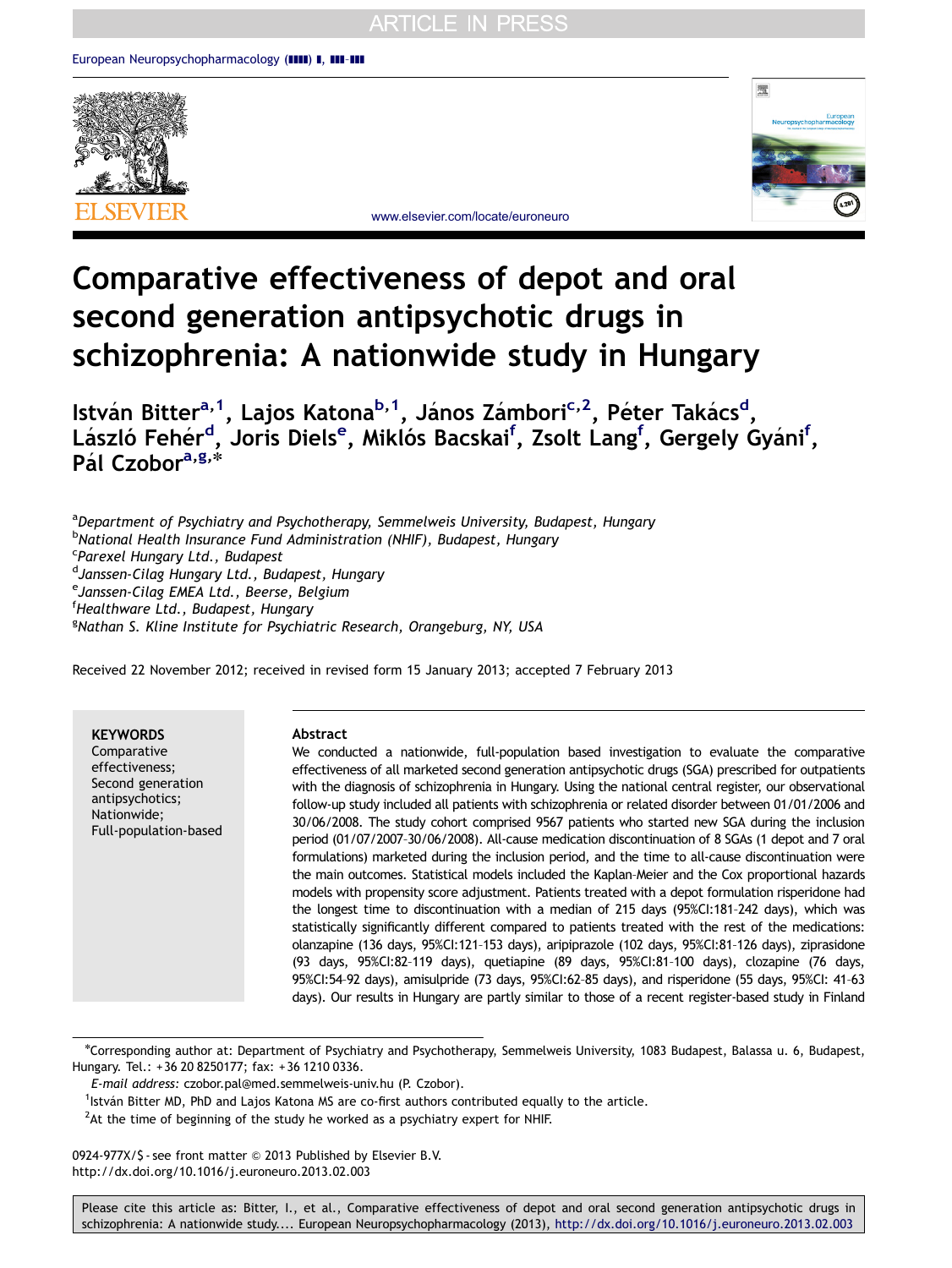with patients who were discharged from their first hospitalization for schizophrenia ([Tiihonen et al.,](#page-7-0) [2006,](#page-7-0) [2011](#page-7-0)); namely the median times to all-cause medication discontinuation were  $<$  120 days for the majority of the oral SGA. In terms of medication differences, our data support the superior effectiveness of the depot formulation regarding all-cause discontinuation, followed by olanzapine at the efficacy rank order.

 $\odot$  2013 Published by Elsevier B.V.

# <span id="page-1-0"></span>1. Introduction

Oral formulations of second generation antipsychotic drugs (SGA) have been introduced in the last two decades and recently they were followed by long-acting formulations [\(Kane et al., 2003](#page-7-0); [Lauriello et al., 2008](#page-7-0)). Several clinical trials addressed the effectiveness of SGA as compared to the first generation antipsychotic drugs (FGA) ([Lieberman et al.,](#page-7-0) [2005](#page-7-0); [Kahn et al., 2008\)](#page-7-0). Additional studies focused on the effectiveness of antipsychotic drugs under real-life conditions ([Kelin et al., 2011;](#page-7-0) [Swartz et al., 2005\)](#page-7-0). Some of these studies, especially by Medicare/Medicaid groups in the U.S. [\(Chen et al., 2008](#page-7-0); [Zhao et al., 2004\)](#page-7-0), aimed to mimic clinical studies in order to examine the superiority of SGA over FGA and to investigate whether there is a difference in effectiveness among the various SGA.

There is a scarcity of data on the comparative effectiveness of depot antipsychotics. [Leucht et al. \(2011\)](#page-7-0) could identify only 10 randomized studies that compared intramuscular depot with oral formulations of antipsychotic drugs in people with schizophrenia or related disorders in long-term studies defined as 1 year or longer [\(Leucht et al., 2011\)](#page-7-0). A more recent metaanalysis including 21 randomized controlled studies (RCTs) found that oral and depot formulations of antipsychotics were similar for relapse prevention and the authors emphasized, that RCTs are less representative of real-world patients than naturalistic studies and called for further studies with ''real word'' patients [\(Kishimoto et al., 2013](#page-7-0)).

Hungary is one of the few countries where the access to health care data is guaranteed by law. Its health care system is predominantly state owned: the National Health Insurance Fund (NHIF) covers 100% of the population of 10 million inhabitants. NHIF provides de-identified patient data on healthcare services and major medical outcomes.

Through a collaboration of Academia (Department of Psychiatry and Psychotherapy, Semmelweis University), the payer (NHIF), the pharmaceutical industry (Janssen-Cilag Hungary and EMEA) and an independent consulting company (Healthware Ltd) we conducted a study to investigate the population of patients with schizophrenia in Hungary. The analyses were conducted by an independent biostatistician (LK) who worked for the government agency (the payer, NHIF). Our aim was to evaluate the comparative effectiveness of the SGA marketed in Hungary in a defined study period.

#### 2. Experimental procedures

#### 2.1. Data, study design and patient population

This was a parallel-group, register-based observational follow-up study of all patients in Hungary who

- (1) had at least one record of schizophrenia diagnosis (F20.0-F20.9 according to the International Classification of Diseases, 10th revision ICD-10) [\(World Health Organization, 1992\)](#page-7-0) between 01/ 01/2006 and 30/06/2008 (patient pool), and
- (2) had been initiated on a new antipsychotic drug as monotherapy during the inclusion period of 01/07/2007 and 30/06/2008 (study population).

A new antipsychotic drug was defined as no prescription of the same compound during the previous 6 months.

No further criteria were applied; the broad inclusion criteria aimed to increase the generalizability of the findings to treatment in usual-care settings using the register of the NHIF. This register allows identifying all patients in Hungary with a record of any reimbursed drug prescription since 1998. Information on patientrelated events, including therapy discontinuation, switch to a new medication, hospitalization, co-morbidity and mortality are recorded in the system both for inpatient and outpatient care.

#### 2.2. Study periods and treatment groups

We studied the relative effectiveness of widely used oral and depot SGAs prescribed as monotherapy for outpatients with the schizophrenia diagnosis. In the nation-wide cohort of patients with schizophrenia in Hungary that we investigated, second generation antipsychotics constitute the majority of the total antipsychotic market (market share=63%). The minority share of the market (37%) by the first generation antipsychotics (FGA) was distributed among considerably more medications than in the case of SGA, which would have made the comparison of the individual FGAs infeasible.

Monotherapy was defined as only one antipsychotic prescription at the day of therapy initiation, and no further prescription during the next 30 days (except for temporary oral supplementation at the initiation of Risperidone Long-Acting Injectable [RLAI] or dose increase). Only those SGAs were excluded from the study that were either not available during the whole inclusion period (paliperidone), or were used by only a small number of patients (sertindole and zotepine,  $n < 25$ ). The top part of [Fig. 1](#page-2-0) displays the study periods, whereas the bottom part (in red) shows the inclusion process and study procedures for a particular patient.

During the 1-year inclusion period, all patients were included who (a) started a new monotherapy (Day 1 in the inclusion period) between 01/07/2007 and 30/06/2008 and (b) had no other FGA or SGA prescription for the subsequent 30 days. In order to be classified as new monotherapy, no prior prescription of the same compound was allowed during the previous 6 months, which was confirmed in the retrospective period ([Fig. 1\)](#page-2-0). All included patients were observed for 365 days from Day 1 (observation period).

The investigation had eight parallel treatment groups focusing on the eight most frequently used SGA in the country, confirmed by sales records for the years 2008 and 2009. These medications included the following seven oral SGA: amisulpride (AMIS), aripiprazole (ARIP), clozapine (CLOZ), olanzapine (OLAN), quetiapine (QUET), risperidone (RISP), and ziprasidone (ZIPR), and one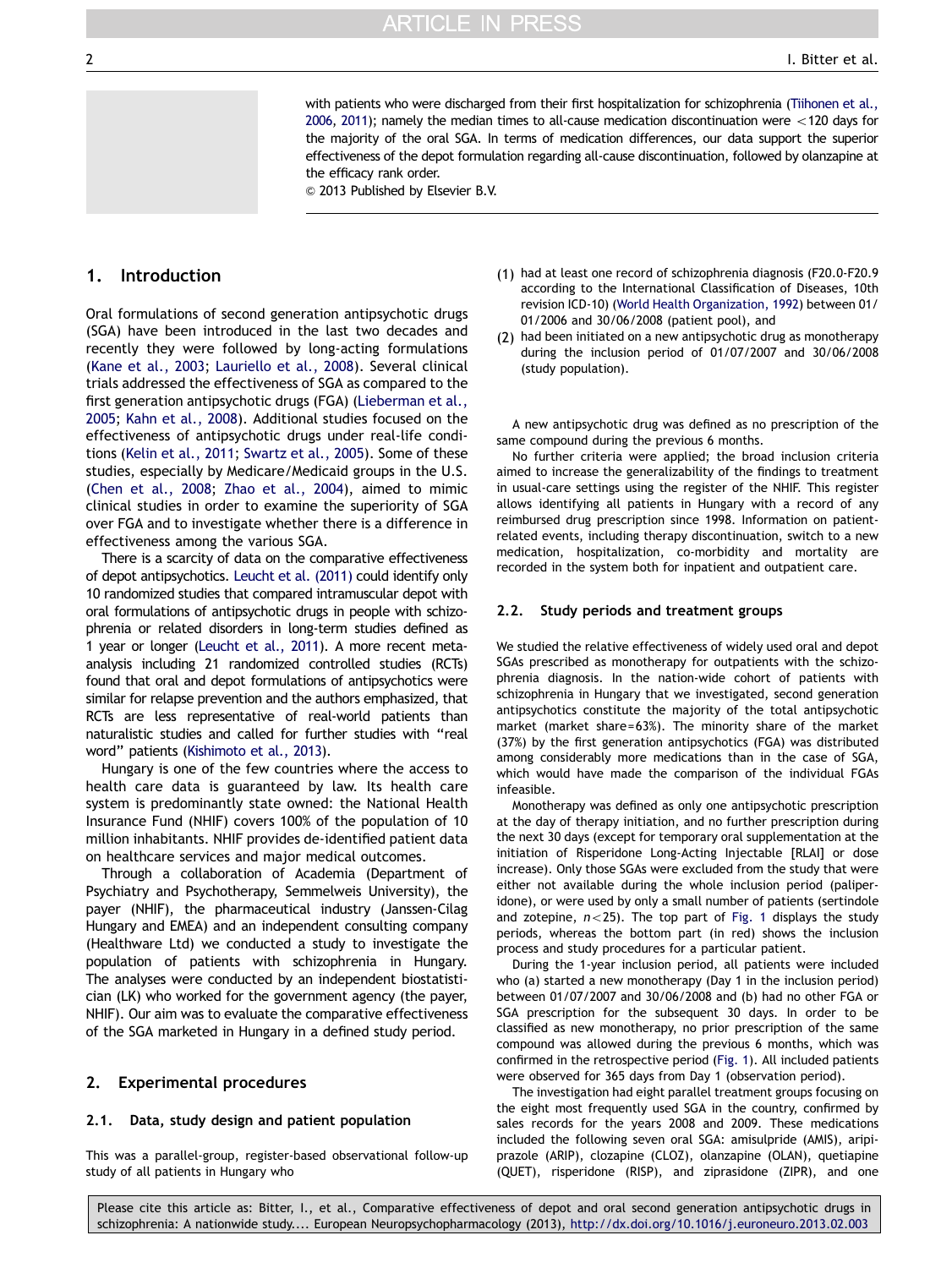# **ARTICLE IN PRESS**

#### <span id="page-2-0"></span>Comparative effectiveness of depot and oral second generation antipsychotic drugs in schizophrenia 3



Fig. 1 Study periods and procedures. (For interpretation of the references to color in this figure, the reader is referred to the web version of this article.)

parenteral depot (RLAI). Inclusion of patients into the respective treatment group was decided after confirming eligibility, as discussed above.

#### 2.3. Statistical analysis

#### 2.3.1. Pre-processing of records of medication purchase

The centralized NHIF register in Hungary indicates whether a patient purchased drugs with reimbursement from a pharmacy. Antipsychotic drugs for schizophrenia patients receive practically full reimbursement (patients pay a fixed fee of ca. 1 Euro/box of reimbursed medications). All outpatient disposals of antipsychotic medications are documented, filed and entered into an NHIF database. The data records contain details of the product (strength, dosage form, and formulation), and the disposal. We classified drugs according to the Anatomic Therapeutic Chemical classification system ([Norwegian Institute of Public Health, 2012\)](#page-7-0). Using this information, we assigned patients who took only one antipsychotic drug to a respective monotherapy treatment group; in case of RLAI, oral supplementation with risperidone was not considered a second medication. Monotherapy was defined as only one antipsychotic prescription at Day 1 (therapy initiation), with no further prescription of other FGA or SGA during the next 30 days. Except for clozapine, the median daily doses of all medications were in close agreement with the WHO DDD (amisulprid=400 mg, aripiprazole= 15 mg, olanzapine=10 mg, quetiapine=400 mg, risperidone=5 mg, risperidone-depot=2.7 mg, and ziprasidone= 80 mg). Thus, similar to Tiihonen et al. [\(2011\)](#page-7-0), with the exception of clozapine, we adopted the WHO DDD to calculate the duration of a prescription using drug purchasing data. For clozapine, the median dose (107 mg/day) was substantially lower than the DDD (300 mg/day); thus, we adopted this value for the analyses.

#### 2.3.2. Outcome variables

The primary outcome was the risk of all-cause discontinuation of the antipsychotic medication used for the assignment to a given treatment group. All-cause discontinuation during the first year after medication initiation was defined with the following events [\(Lieberman et al., 2005;](#page-7-0) [Kahn et al., 2008](#page-7-0)):  $a > 60$  days gap in the initial monotherapy medication; switch to new medication (in conjunction with a discontinuation of the initial medication); and all-cause mortality. The 60-day threshold for gap duration was chosen because we wanted to capture the majority of patients who continue on their initial medication after pausing therapy.

The duration of gap was determined for each prescription: it was defined as the number of days elapsed with no subsequent record of prescription of the same medication from the end of the prescription duration of the initial medication. For all medications except clozapine, the duration of prescription was calculated as the total amount of the prescribed medication (mg) divided by defined daily dose. For clozapine, the median observed daily dosage (107 mg/ day) was used.

In case of discontinuation ( $>60$  days gap), we estimated the date of discontinuation as 14 days after the day of last prescription for the given drug. This was due to the fact that the last day of treatment in register-based cannot be defined precisely by the database. The 14-day interval after the last prescription was adopted because in case of RLAI this time period is defined by usage according to SMPC, and we wanted to apply a uniform criterion across depot and oral medications.

For the analysis of all-cause discontinuation, patients' follow-up ended when their initial treatment changed for any reason, including death, or the end of the study period, whichever occurred first. Patients without a clinical event of interest (i.e., discontinuation of initial antipsychotic, switch to another drug or death) at the end of the observation period (365 days after Day 1) were considered censored.

For all non-censored observations, time to discontinuation was defined as the time elapsed from the first prescription in the inclusion period to the date of the first of the aforementioned qualifying events (i.e., the last day of prescription duration +14 days for discontinuations; and the date of dispensation of the new medication for switches).

Secondary outcomes were hospitalization—defined as admission to active psychiatric ward—and documented suicide attempt.

#### 2.3.3. Analysis models

The analyses focused on pairwise comparisons among the eight selected antipsychotic medications based on the intention-to-treat (ITT) principle. Thus, if a patient was initiated on concomitant antipsychotic medication after the index date, the initial treatment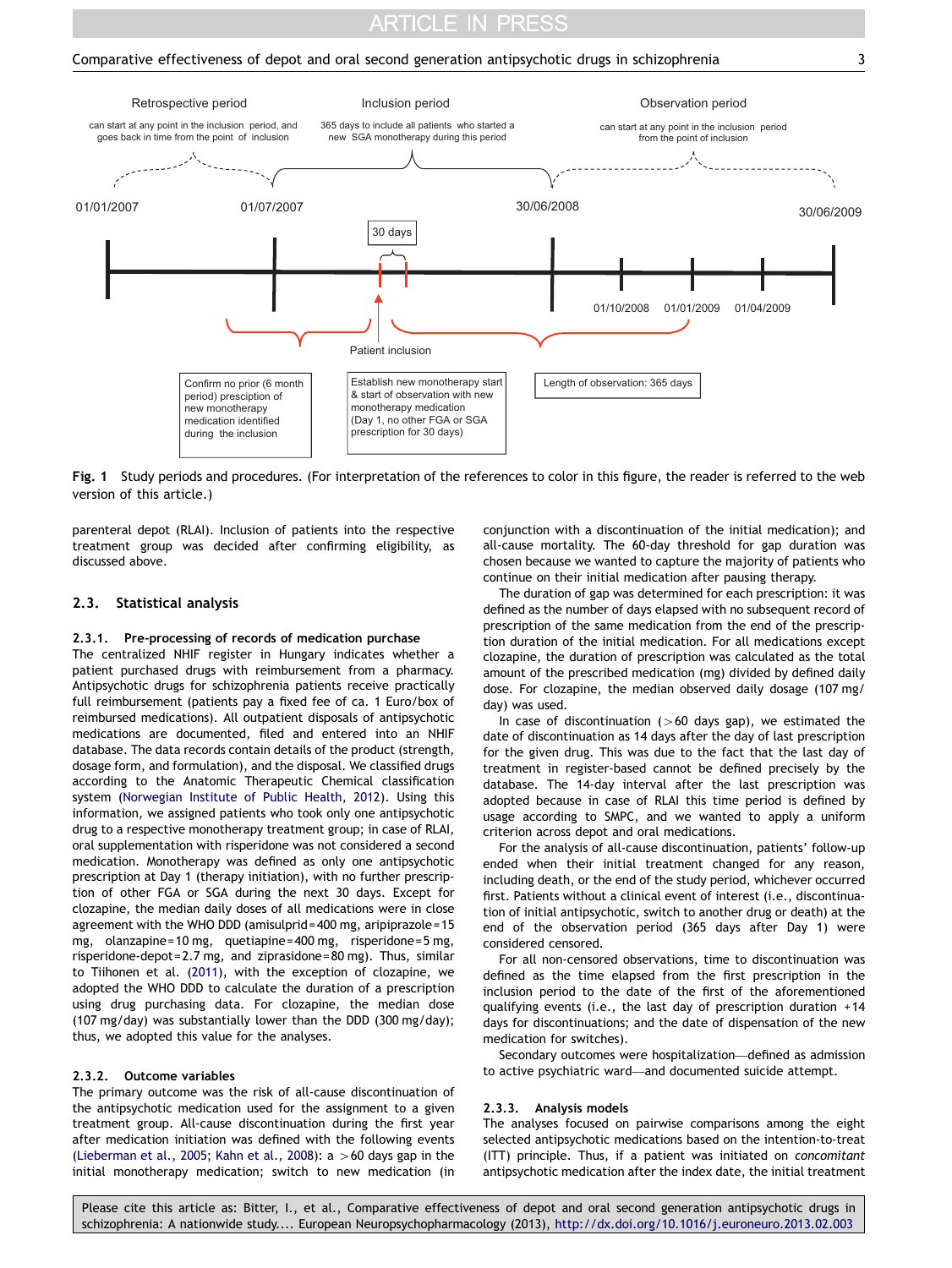<span id="page-3-0"></span>assignment was retained, i.e., s/he was included in the original ('assigned') treatment cohort in the analyses.

Time to all-cause medication discontinuation was analyzed by Kaplan–Meier survival analysis and the Cox proportional-hazards regression model. We report the resulting hazard ratios with 95% confidence intervals (CIs). Pairwise analyses of individual contrasts between all included study medications constituted the main interest.

To control for potential selection bias, for the Cox regression propensity score-based adjustment was used based on the following parameters: gender, age at baseline, number and length of previous hospitalizations and medication compliance. Medication compliance was assessed on the basis of medication disposition rather than on the actual consumption. It was indexed by the prescriptionbased estimated proportion (%) of days when an AP medication was taken as compared to total the length of the baseline period (i.e., 6 month prior to the inclusion period). These variables used for the propensity score-based adjustment were previously associated with nonadherence in the treatment of schizophrenia ([Sellwood and](#page-7-0) [Tarrier, 1994;](#page-7-0) [Klingberg et al., 2008](#page-7-0); [Lieberman et al., 2005;](#page-7-0) [Kahn](#page-7-0) [et al., 2008\)](#page-7-0). We estimated the conditional probability of receiving a certain drug using a multinomial log–linear model. From these probabilities, propensity scores were estimated. Results reported in this publication represent 'adjusted estimates', i.e., the propensity score and covariate based estimates of risk (hazard) ratios.

We conducted sensitivity analyses to assess the robustness of our results, including an extension of the medication gap period from 60 to 90 days. Significance level was set at  $\alpha$ =0.05 (two-tailed). We used the Hochberg procedure for statistical adjustment to avoid inflation of Type 1 error due to multiple comparisons.

All statistical analyses were run on the servers of NHIF and only the outputs were eligible for further investigations, without any access to patient-level data outside of NHIF. All analyses were carried out using the R-software and by the Statistical Analysis System (SAS) version 9.2 (SAS Institute, Cary, NC).

#### 3. Results

#### 3.1. Patient eligibility and flow in the study

As shown in Fig. 2, the patient pool consisted of 51,842 patients who received the diagnosis of schizophrenia (i.e., code F20.0-F.20.9 according to ICD-10) as either an in-, or out-patient at least once during the period of 01/01/2006– 30/06/2008. A total of 45,063 of these patients received a prescription for (any) antipsychotic drug, reimbursed by NHIF between 01/07/2007 and 30/06/2008. Of these, 39,398 patients received SGA prescription. Among these patients, 9567 were initiated on new monotherapy with any of the eight medications, and thus constituted the study population. As shown by the respective sample sizes in Fig. 2, the most frequently prescribed initial monotherapy drug (i.e., index purchase) in the sample was risperidone, followed by olanzapine, quetiapine, RLAI, amisulpride, clozapine, aripiprazole and ziprasidone.



Fig. 2 Patient eligibility and flow in the study. Notes for Figure 2: All clinical events including hospitalizations, suicide attempts and deaths of any cause were determined based on the intention-to-treat principle, i.e., based on the initial treatment group membership assignment (raw number of observed events in the ITT sample).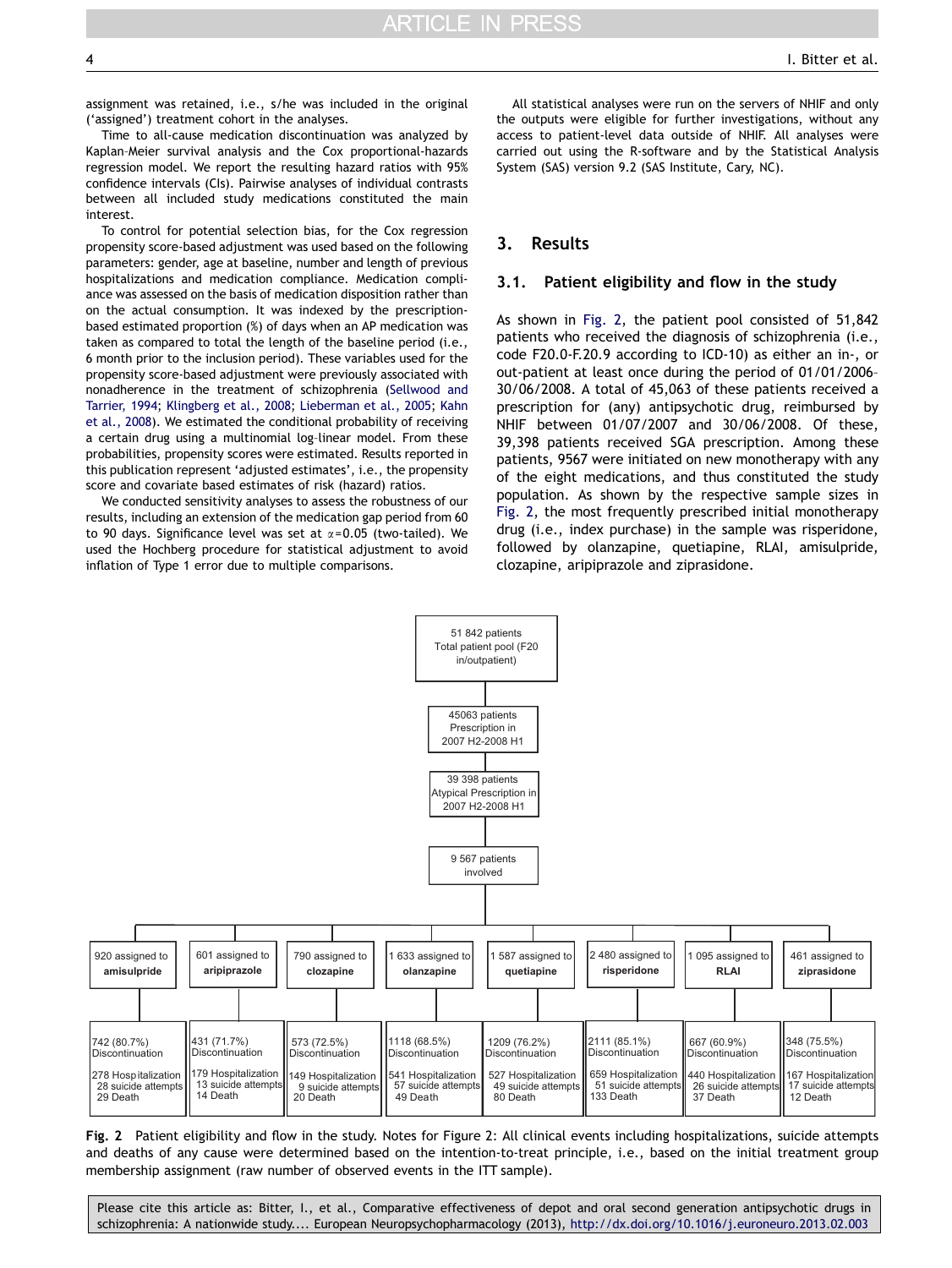# 3.2. Demographic and basic descriptive characteristics

Demographic and descriptive data on the study population as a whole and broken down by treatment group are presented in Table 1.

The eight treatment groups were relatively well balanced in age  $\left( < 8 \right)$  years difference in mean age across groups), gender ( $\leq$ 12% variation in gender ratio), and rate of suicide attempts  $\leq$  2% variation across groups). The groups, however, significantly differed ( $p$ <0.05) in the proportion of prior hospitalizations: 58% of all patients on RLAI were hospitalized during the 6 month period preceding the inclusion in the study whereas in the other groups the hospitalization rate during the prior 6 months ranged from 23% (clozapine) to 44% (olanzapine).

#### 3.3. Patient disposition

The percentage of patients who discontinued the initial therapy is depicted in the last row of [Fig. 2](#page-3-0). Only a small proportion of patients completed the study period without discontinuing the originally assigned (index) medication. The lowest proportion of discontinuation was in the RLAI group (60.9%), followed by olanzapine (68.5%), aripiprazole (71.7%) clozapine (72.5%), ziprasidone (75.5%), quetiapine (76.2%), amisulpride (80.7%) and oral risperidone (85.1%). Further details on patient disposition are provided in the Web Extra Material.

## 3.4. Relative effectiveness: all-cause discontinuation of initial (index) treatment

Fig. 3 shows the results of the non-parametric Kaplan–Meier survival analysis of time to discontinuation for any reason, excluding deaths, of the eight antipsychotics in the first year after medication initiation.

The left panel of Fig. 3 shows time to discontinuation KM curves for each of the eight antipsychotic treatments while the right panel depicts the point estimates and 95% confidence intervals (CI) of median time to discontinuation based on the eight KM curves.

Compared with patients on oral antipsychotics, RLAI treated patients had a longer time to discontinuation with a median

Table 1 Demographic and basic descriptive data of the study population.

| <b>Treatment</b><br>group | N<br>(total /group) | Mean<br>age (year) | Women,<br>N(%) | Hospitalizations <sup>a</sup> , 6<br>months prior baseline $N$ (%) | Suicide attempts <sup>b</sup> , 6<br>months prior baseline $N$ (%) |  |
|---------------------------|---------------------|--------------------|----------------|--------------------------------------------------------------------|--------------------------------------------------------------------|--|
| Amisulpride               | 920                 | 47.01              | 569 (62%)      | 330 (36%)                                                          | 26(3%)                                                             |  |
| Aripiprazole              | 601                 | 43.26              | 375 (62%)      | 221 (37%)                                                          | 13(2%)                                                             |  |
| Clozapine                 | 790                 | 48.31              | 420 (53%)      | 184 (23%)                                                          | 9(1%)                                                              |  |
| Olanzapine                | 1633                | 46.27              | 958 (59%)      | 715 (44%)                                                          | 45 (3%)                                                            |  |
| Quetiapine                | 1587                | 49.72              | 1038 (65%)     | 631 (40%)                                                          | 34 (2%)                                                            |  |
| Risperidone               | 2480                | 50.63              | 1484 (60%)     | 826 (33%)                                                          | 40 (2%)                                                            |  |
| <b>RLAI</b>               | 1095                | 45.62              | 618 (56%)      | 640 (58%)                                                          | 28 (3%)                                                            |  |
| Ziprasidone               | 461                 | 45.65              | 300 (65%)      | 156 (34%)                                                          | 11 $(2%)$                                                          |  |

<sup>a</sup>Number of patients hospitalized in psychiatric ward in the 6 month period prior baseline. <sup>b</sup>Number of patients with suicide attempts in the 6 month period prior baseline.



Fig. 3 Kaplan–Meier estimates for time-to-discontinuation for any reason, based on raw data.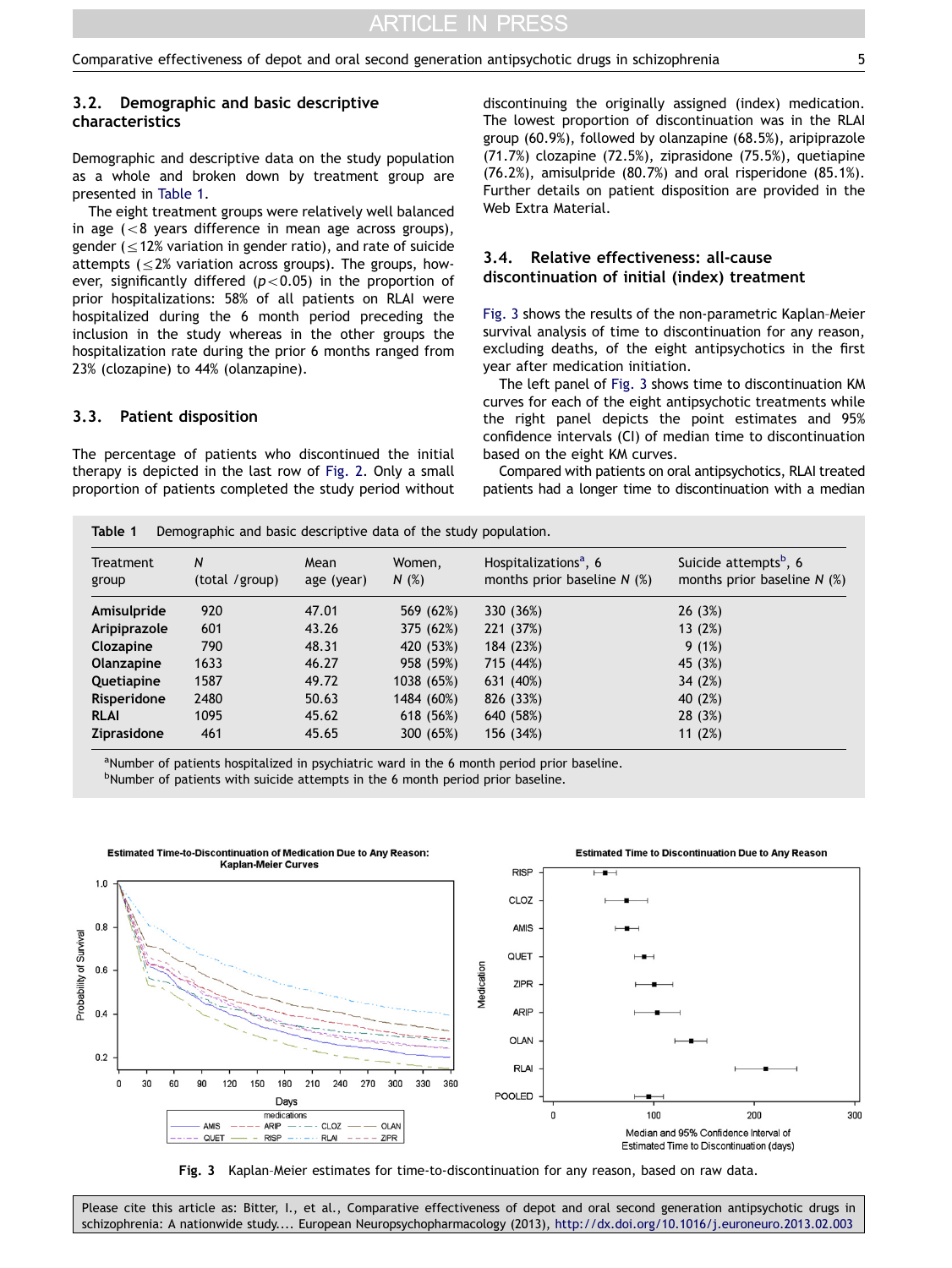value of 215 days (95%CI:181–242 days), which was statistically significantly different compared to patients treated with the rest of the medications: olanzapine (136 days, 95%CI:121–153 days), aripiprazole (102 days, 95%CI:81–126 days), ziprasidone (93 days, 95%CI:82–119 days), quetiapine (89 days, 95%CI:81– 100 days), clozapine (76 days, 95%CI:54–92 days), amisulpride (73 days, 95%CI:62–85 days), and risperidone (55 days, 95%CI: 41–63 days).

Table 2 shows the adjusted hazard ratios for all-cause treatment discontinuation of the eight antipsychotic treatments. Treatment with RLAI was associated with significantly lower risk of all-cause discontinuation than treatment with the other medications, whereas olanzapine was also superior to the remaining six medications. Four of the oral medications (ARIP, CLOZ, QUET, ZIPR) did not significantly differ from each other in terms of all-cause discontinuations. Additionally, the hazard rate for discontinuation was significantly lower for aripiprazole as compared to amisulpride, and for aripiprazole, quetiapine and ziprasidone as compared to risperidone.

For the primary analyses, discontinuation was defined by the first medication gap with  $>60$  days after medication initiation (see [Section 2](#page-1-0)). To examine whether this choice had impacted the group comparison results, we conducted sensitivity analyses extending the gap period to 90 days. The relative effectiveness of medications remained generally similar with the adoption of the alternative criterion for the gap.

We also investigated the proportion of patients who received polypharmacy, defined as at least one prescription of another SGA before medication discontinuation. We found that the proportion of patients across the majority of study groups was around 25%, and varied within relatively narrow ( $\pm$ 10%) range for all treatments.

Table 2 Adjusted hazard ratios of all-cause discontinuations by treatment: pairwise comparisons among individual treatments, adjusted for differences in baseline characteristics of the patients (propensity score included in the Cox regression).

| Adjusted hazard<br>ratio (95% CL) <i>p</i> -<br>value | <b>AMIS</b><br>$(n=920)$      | <b>ARIP</b><br>$(n=601)$                                                                                        | <b>CLOZ</b><br>$(n=790)$ | <b>OLAN</b><br>$(n=1633)$                                                                                         | <b>QUET</b><br>$(n=1587)$ | <b>RISP</b><br>$(n=2480)$ | <b>RLAI</b><br>$(n=1095)$                                                             | <b>ZIPR</b><br>$(n=461)$        |
|-------------------------------------------------------|-------------------------------|-----------------------------------------------------------------------------------------------------------------|--------------------------|-------------------------------------------------------------------------------------------------------------------|---------------------------|---------------------------|---------------------------------------------------------------------------------------|---------------------------------|
| <b>AMIS</b>                                           |                               | 1.18                                                                                                            | 1.07                     | $1.38*$                                                                                                           | 1.11                      | 0.94                      | $1.68*$                                                                               | 1.04                            |
| $(n=920)$                                             |                               | $p = 0.117$                                                                                                     | $p=0.92$                 | $(1.04-1.34)$ $(0.93-1.24)$ $(1.25-1.53)$ $(1.01-1.22)$ $(0.85-1.04)$ $(1.48-1.90)$ $(0.91-1.20)$<br>$p = 0.0019$ | $p = 0.37$                | $p=0.92$                  | $p = 0.0019$                                                                          | $p = 0.92$                      |
| <b>ARIP</b>                                           | 0.85                          |                                                                                                                 | 0.99                     | $1.19*$                                                                                                           | 0.93                      | $0.79*$                   | $1.40*$                                                                               | 0.89                            |
| $(n=601)$                                             | $(0.75 - 0.98)$               |                                                                                                                 |                          | $(0.84-1.17)$ $(1.06-1.34)$ $(0.83-1.04)$ $(0.70-0.89)$ $(1.21-1.62)$ $(0.77-1.03)$                               |                           |                           |                                                                                       |                                 |
|                                                       | $p = 0.117$                   |                                                                                                                 | $p = 0.92$               | $p = 0.045$                                                                                                       | $p = 0.92$                | $p = 0.0036$              | $p = 0.0019$                                                                          | $p = 0.92$                      |
| <b>CLOZ</b>                                           | 0.93                          | 1.01                                                                                                            |                          | 1.17                                                                                                              | 1.02                      | 0.84                      | $1.37*$                                                                               | 0.93                            |
| $(n=790)$                                             | $p = 0.92$                    | $(0.80 - 1.08)$ $(0.86 - 1.18)$<br>$p = 0.92$                                                                   |                          | $p = 0.22$                                                                                                        | $p = 0.92$                | $p = 0.12$                | $(1.02-1.33)$ $(0.89-1.16)$ $(0.74-0.96)$ $(1.17-1.60)$ $(0.77-1.11)$<br>$p = 0.0019$ | $p = 0.92$                      |
| <b>OLAN</b>                                           | $0.72*$                       | $0.84*$                                                                                                         | 0.86                     |                                                                                                                   | $0.78*$                   | $0.65*$                   | $1.16*$                                                                               | $0.74*$                         |
| $(n=1633)$                                            |                               | $(0.65 - 0.80)$ $(0.75 - 0.94)$ $(0.75 - 0.98)$                                                                 |                          |                                                                                                                   |                           |                           | $(0.72-0.85)$ $(0.59-0.70)$ $(1.04-1.30)$ $(0.65-0.84)$                               |                                 |
|                                                       | $p = 0.0019$                  | $p = 0.045$                                                                                                     | $p = 0.22$               |                                                                                                                   | $p = 0.0019$              | $p = 0.0019$              | $p = 0.0096$                                                                          | $p = 0.0019$                    |
| <b>QUET</b>                                           | 0.90                          | 1.08                                                                                                            | 0.98                     | $1.29*$                                                                                                           |                           | $0.86*$                   | $1.58*$                                                                               | 0.96                            |
| $(n=1587)$                                            | $(0.82 - 0.99)$<br>$p = 0.37$ | $p = 0.92$                                                                                                      | $p=0.92$                 | $(0.96 - 1.21)$ $(0.86 - 1.12)$ $(1.18 - 1.40)$<br>$p = 0.0019$                                                   |                           | $p = 0.0051$              | $(0.79 - 0.93)$ $(1.41 - 1.77)$ $(0.85 - 1.09)$<br>$p = 0.0019$                       | $p = 0.92$                      |
| <b>RISP</b>                                           | 1.06                          | $1.26*$                                                                                                         | 1.19                     | $1.55*$                                                                                                           | $1.16*$                   |                           | $1.88*$                                                                               | 1.20                            |
| $(n=2480)$                                            |                               | $(0.96 - 1.18)$ $(1.12 - 1.43)$ $(1.04 - 1.36)$ $(1.42 - 1.68)$ $(1.07 - 1.26)$                                 |                          |                                                                                                                   |                           |                           |                                                                                       | $(1.67 - 2.10)$ $(1.05 - 1.37)$ |
|                                                       | $p = 0.92$                    | $p = 0.0036$                                                                                                    | $p = 0.12$               | $p = 0.0019$                                                                                                      | $p = 0.0051$              |                           | $p = 0.0019$                                                                          | $p = 0.084$                     |
| <b>RLAI</b>                                           | $0.60*$                       | $0.71*$                                                                                                         | $0.73*$                  | $0.86*$                                                                                                           | $0.63*$                   | $0.53*$                   |                                                                                       | $0.63*$                         |
| $(n=1095)$                                            |                               | $(0.53-0.67)$ $(0.62-0.82)$ $(0.63-0.85)$ $(0.77-0.96)$ $(0.57-0.71)$ $(0.48-0.60)$                             |                          |                                                                                                                   |                           |                           |                                                                                       | $(0.54 - 0.75)$                 |
|                                                       | $p = 0.0019$                  | $p = 0.0019$                                                                                                    | $p = 0.0019$             | $p = 0.0096$                                                                                                      | $p = 0.0019$              | $p = 0.0019$              |                                                                                       | $p = 0.0019$                    |
| <b>ZIPR</b>                                           | 0.96                          | 1.13                                                                                                            | 1.08                     | $1.35*$                                                                                                           | 1.04                      | 0.83                      | $1.58*$                                                                               |                                 |
| $(n=461)$                                             | $p = 0.92$                    | $(0.84-1.10)$ $(0.98-1.31)$ $(0.90-1.30)$ $(1.18-1.53)$ $(0.92-1.18)$ $(0.73-0.95)$ $(1.34-1.86)$<br>$p = 0.92$ | $p = 0.92$               | $p = 0.0019$                                                                                                      | $p = 0.92$                | $p = 0.084$               | $p = 0.0019$                                                                          |                                 |

Cell layout:

- Adjusted hazard ratio (HR), i.e., risk of event in the group depicted in row as compared to group depicted in column

 $-$  (i.e., a value of  $<$ 1 indicates a risk reduction for group in row).

- Upper and Lower 95% confidence limits of HR.

- adjusted p-value in pairwise comparisons after correction for multiple testing based on the Hocherg procedure.

n Adjusted hazard ratio indicates that the null-hypothesis of no group difference is rejected (i.e., HR-value significantly differs from 1, after Hochberg correction based on the entire set of pairwise comparisons presented in Table 2).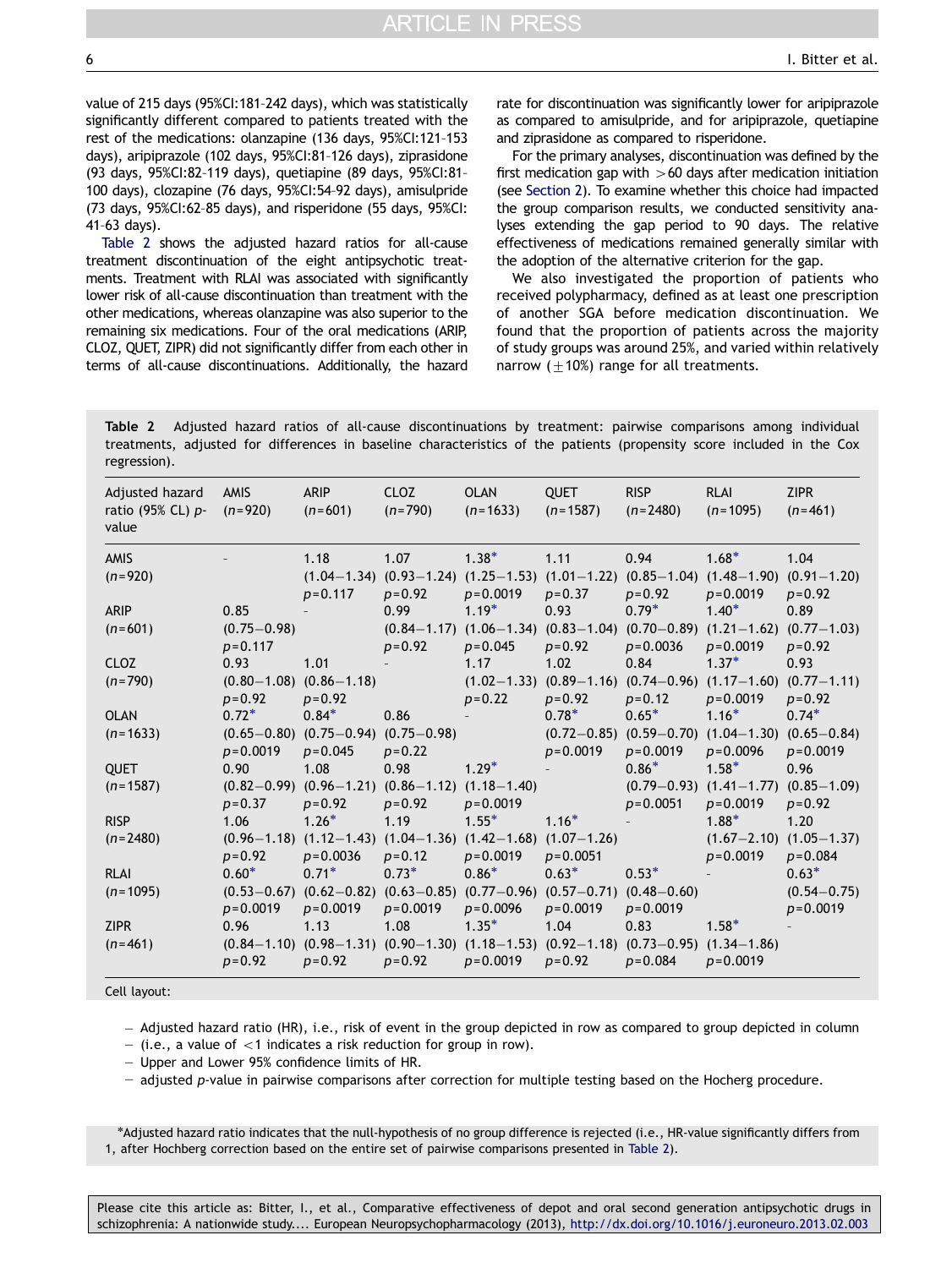#### 4. Discussion

Physicians may consider a number of variables before choosing an antipsychotic for their patient with the diagnosis of schizophrenia, e.g. the efficacy, tolerability, safety and price of the drugs, and patient preference. Efficacy of antipsychotics for obtaining marketing authorization by regulatory agencies has to be tested against placebo which does not provide the clinician with guidance for selecting the ''right drug for the right patient''. Direct comparisons between antipsychotics, especially between more than two antipsychotics are scarce or not existing.

Large observational studies are helpful; however, they also have limitations regarding generalizability, due to the unbalanced number of patients with different antipsychotics and large regional variability in the risk of treatment discontinuation (e.g. [Bitter et al., 2008\)](#page-7-0) or the limited, number of antipsychotics in the study (e.g. [Thomas et al., 2010](#page-7-0)). In general, the observational (non-randomized) design limits internal validity, and thereby endangers external validity.

Analyses of prescription databases, which contain data from real-world practice settings with a large sample size, may be biased since they focused on specific populations (e.g., Medicaid or Medicare patients in the U.S.; [Chen et al.](#page-7-0) [\(2008\)\)](#page-7-0). Moreover, when several forms of coverage are available individual prescription databases can be incomplete since patients may receive care from multiple sources; furthermore, the results can be confounded since patients may not maintain continuous eligibility within one system.

Nationwide register-based studies may overcome some of the pitfalls of registration and observational studies and of the analyses of insurance databases. The nationwide register-based study conducted in Finland by Tiihonen et al. ([2006](#page-7-0)) used an observational follow-up design and investigated discontinuation due to any cause as a principal measure of effectiveness. The Finnish study focused on the relative effectiveness of first and second generation antipsychotics in a nationwide patient cohort in community care after first hospitalization due to schizophrenia or schizoaffective disorder. Additionally, in a further analysis of the Finnish nationwide register data Tiihonen et al. ([2011](#page-7-0)) compared oral and depot neuroleptics in terms of all-cause discontinuation and rehospitalization after discharge from first hospitalization.

Our study is similar to Tiihonen et al. [\(2006,](#page-7-0) [2011\)](#page-7-0) study in that it used an observational follow-up design with all-cause treatment discontinuation as the principal effectiveness measure. However, unlike the Finnish study, our study included all patients with the diagnosis of schizophrenia and other psychotic disorders in Hungary who had been prescribed a new SGA during the inclusion period. The observational follow-up design with the availability of nationwide register database provided a unique opportunity to investigate the relative effectiveness of SGAs. We were able to study data from a real-world setting, using a single database with no limitation regarding the population selection, and with a large sample size that allowed for a head-to-head comparison of many of the currently marketed SGA.

One of the major conclusions from the Finnish studies was that ''only a minority of patients adhere to their initial antipsychotic during the first 60 days after discharge from their first hospitalization for schizophrenia'' ([Tiihonen et al.,](#page-7-0) [2011](#page-7-0)). Our findings based on the full-population of schizophrenia patients in Hungary indicated somewhat longer times to all-cause discontinuation, but still the median survival times were less than 120 days for the majority of oral APs.

Overall, our data regarding medication differences are similar to the Finnish data ([Tiihonen et al., 2006,](#page-7-0) [2011\)](#page-7-0), supporting the superior efficacy of a depot formulation and the efficacy rank order of oral olanzapine and risperidone. The significant differences in the time to discontinuation between the patients treated with oral SGAs or RLAI in this naturalistic study supports the conclusions of a metaanalysis that recent challenges of the benefits of depot formulations over oral formulations of antipsychotics may be related to the fact, that RCTs are less representative of real-world patients than naturalistic studies ([Kishimoto](#page-7-0) [et al., 2013](#page-7-0)). The fact that clozapine did not perform as well in our as in the Finnish study might be linked to the use of clozapine after first hospitalization in Finland, while in the entire, more chronic population (mainly in treatment resistant patients as defined by the summary of the product characteristics of clozapine) in Hungary.

The present study has limitations. First, the fact that the last day of treatment cannot be determined precisely by the register-based database may have introduced an additional variability into our estimates of time to all-cause discontinuation. The fact that we adopted a uniform criterion for medication discontinuation (14 days after the last dispensation) across all oral and depot medications makes it unlikely that the results of our comparisons were confounded by this problem. Second, approximately one quarter of the patients received polypharmacy with another SGA before medication discontinuation. However, the proportions of polypharmacy were somewhat lower than those reported in the Intercontinental Schizophrenia Outpatient Health Outcomes (IC-SOHO) investigation, an observational study ([Dossenbach](#page-7-0) [et al., 2005\)](#page-7-0), and exhibited only a small variation across treatments. This makes it unlikely that the use of polypharmacy introduced a bias into our medication comparisons. Finally, our study was observational with no ratings of psychopathology or measures of side effects/tolerability; and with no random treatment allocation, which may have introduced selection bias, thereby limiting the external validity of the results. While we applied propensity scorebased adjustment to counter this problem, future studies may wish to address this issue further.

# Role of funding source

Funding: Janssen-Cilag Hungary Ltd, Budapest, Hungary.

Sponsor employees had participated in the study design, data interpretation, and writing of the report. The sponsor of the study did not participate in the data collection and data analysis. Employees of an independent consulting company (Healthware Ltd) received funding for contribution to the study design and data analyses. A lead-author (LK) and independent biostatistician had full access to all the patient-level data from the centralized national insurance database used for the study. The corresponding author had full access to all the aggregate data used for the study, and had final responsibility for the decision to submit for publication.